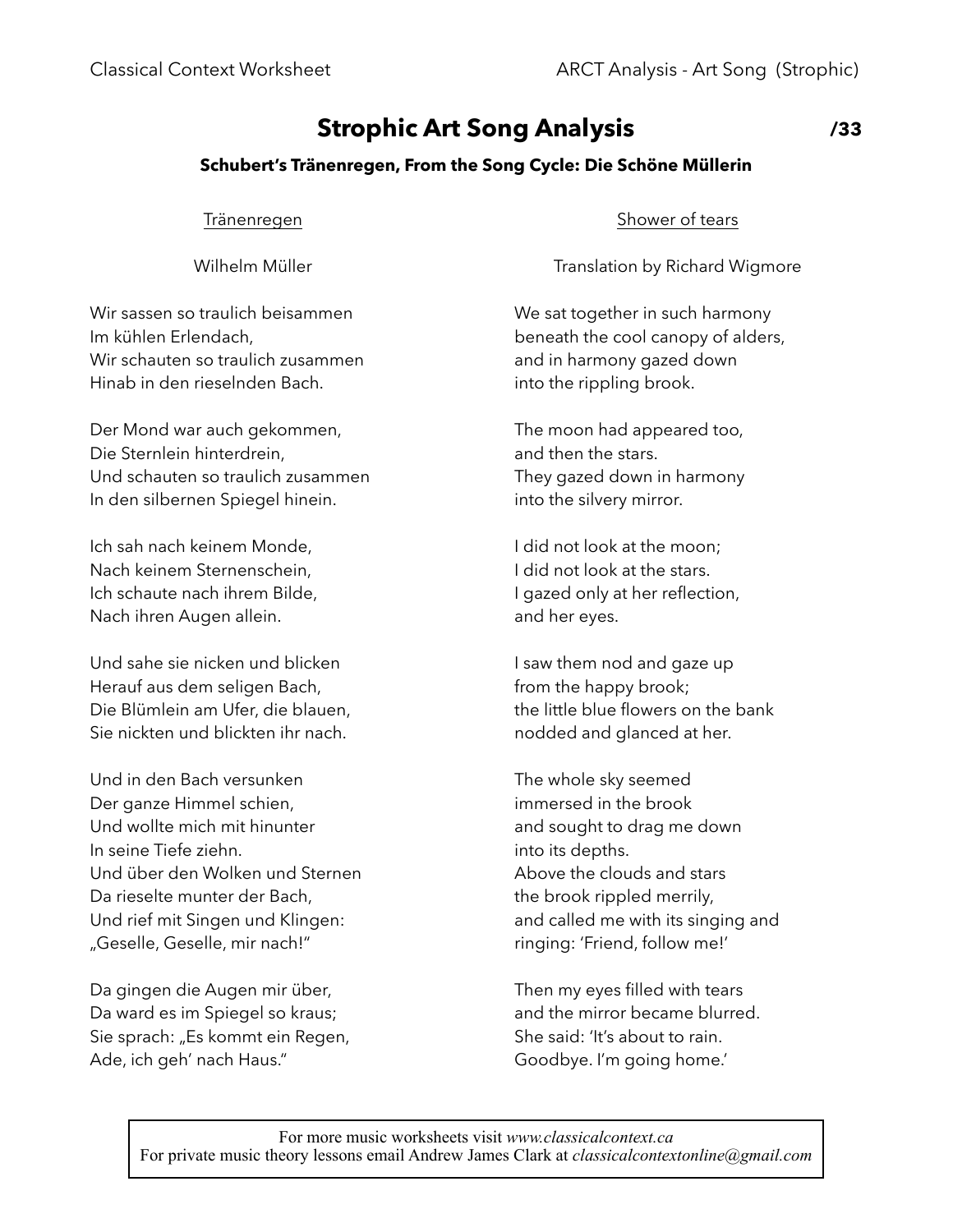*You are required to interpret poetry on your ARCT Analysis examination, despite not being trained to do so in advance. I will provide two hints for this poem utilizing Jungian Archetypes. Typically in mythology, fairytales, art, and dreams: water represents the subconscious; a maiden represents the male animus (soul); the orbiting moon represents the self and the cyclic journey we take though light (consciousness) and darkness (subconsciousness).*

## **1. Introduction**

/3

/3

/3

/1

| $\Box$ minor $\Box$ diminished $\Box$ augmented $\Box$ half diminished<br>$\Box$ major     |
|--------------------------------------------------------------------------------------------|
| b) How does Schubert attempt to obstruct the meter in the introduction?                    |
|                                                                                            |
| c) Name the cadence in mm. 4.                                                              |
| $\Box$ Perfect Authentic<br>$\Box$ Imperfect Authentic $\Box$ Deceptive<br>$\Box$ Phrygian |
| 2. Stanza 1 and 2                                                                          |
| a) The word <i>Erlendach</i> is set to the highest note of the opening melody mm.7.        |
| Why did Schubert choose this word as the melodic high point?                               |
|                                                                                            |
|                                                                                            |
|                                                                                            |
| b) The texture changes in mm. 12 and 13. What key are these two bars in?                   |
| c) How does this new texture and activity support the text in verse 1?                     |
|                                                                                            |
|                                                                                            |
|                                                                                            |
|                                                                                            |
|                                                                                            |
|                                                                                            |

For more music worksheets visit *www.classicalcontext.ca* For private music theory lessons email Andrew James Clark at *classicalcontextonline@gmail.com*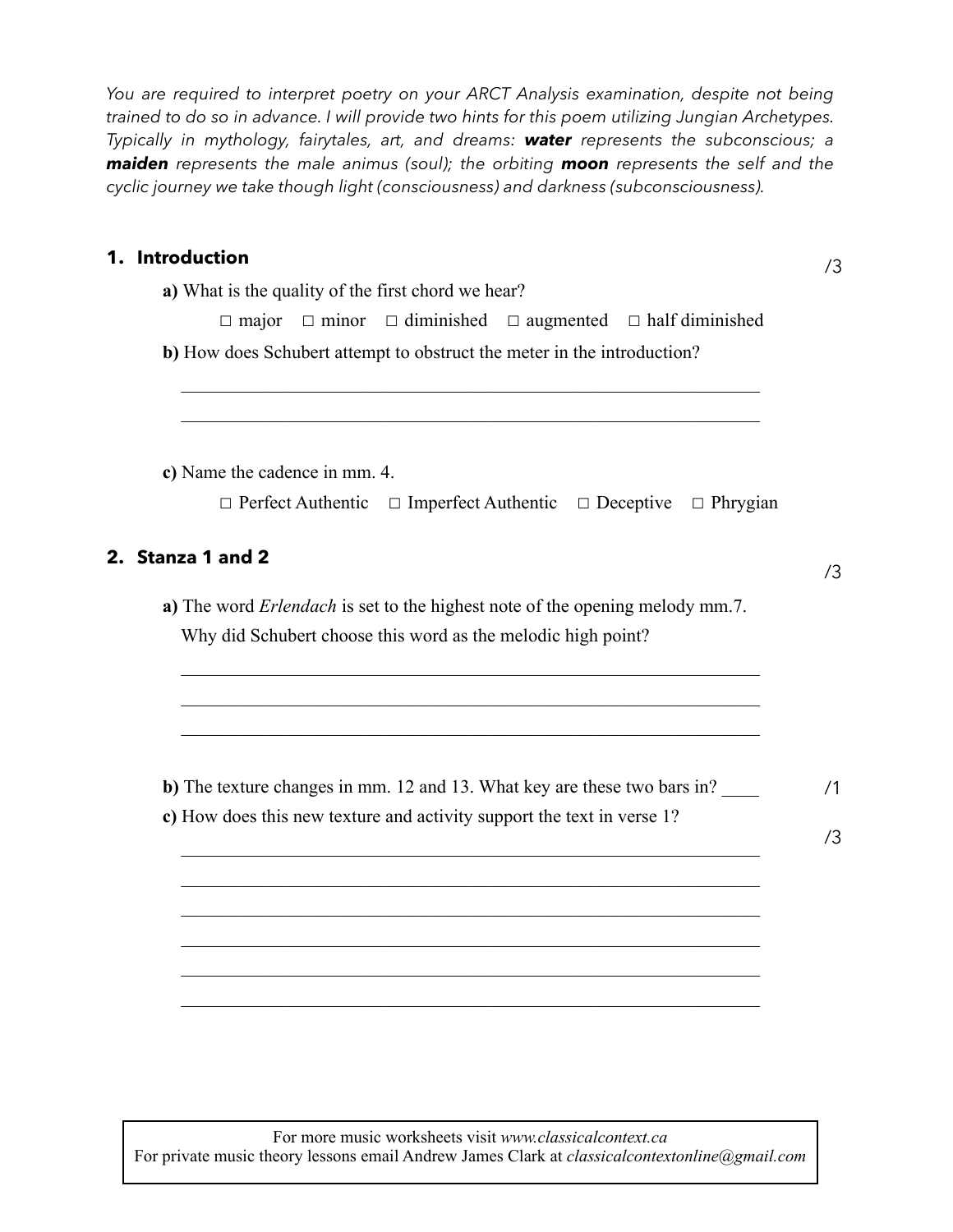# **3. Stanza 3 and 4**

| b) Name the cadence between mm. 17 and 18. |                                                                                                                       |  |
|--------------------------------------------|-----------------------------------------------------------------------------------------------------------------------|--|
|                                            | $\Box$ PAC $\Box$ IAC $\Box$ Half $\Box$ Deceptive $\Box$ Phrygian                                                    |  |
|                                            | c) What key did this cadence tonicize?                                                                                |  |
|                                            | d) How does this tonicization reflect the text here in stanza four?                                                   |  |
|                                            | <u> 1989 - Johann Harry Harry Harry Harry Harry Harry Harry Harry Harry Harry Harry Harry Harry Harry Harry Harry</u> |  |
|                                            | <u> 1989 - Johann John Stone, Amerikaansk politiker (d. 1989)</u>                                                     |  |
|                                            |                                                                                                                       |  |
|                                            |                                                                                                                       |  |
|                                            | <u> 1989 - Johann John Harry Harry Harry Harry Harry Harry Harry Harry Harry Harry Harry Harry Harry Harry Harry</u>  |  |

 the man to the point where he hears it speak. The maiden and the moon are not even mentioned. How might this stanza cause the listener to reinterpret what was previously said in the poem.

 $\mathcal{L}_\text{max}$  and the contract of the contract of the contract of the contract of the contract of the contract of

 $\mathcal{L}_\text{max}$  , and the contribution of the contribution of the contribution of the contribution of the contribution of the contribution of the contribution of the contribution of the contribution of the contribution of t

 $\mathcal{L}_\text{max}$  and the contract of the contract of the contract of the contract of the contract of the contract of

 $\mathcal{L}_\text{max}$  and the contract of the contract of the contract of the contract of the contract of the contract of

 $\mathcal{L}_\text{max} = \frac{1}{2} \sum_{i=1}^n \mathcal{L}_\text{max}(\mathbf{z}_i - \mathbf{z}_i)$  $\mathcal{L}_\text{max} = \frac{1}{2} \sum_{i=1}^n \mathcal{L}_\text{max}(\mathbf{z}_i - \mathbf{z}_i)$ 

 $\mathcal{L}_\text{max} = \frac{1}{2} \sum_{i=1}^n \mathcal{L}_\text{max}(\mathbf{z}_i - \mathbf{z}_i)$ 

 $\mathcal{L}_\text{max} = \frac{1}{2} \sum_{i=1}^n \mathcal{L}_\text{max}(\mathbf{z}_i - \mathbf{z}_i)$ 

For more music worksheets visit *www.classicalcontext.ca* For private music theory lessons email Andrew James Clark at *classicalcontextonline@gmail.com*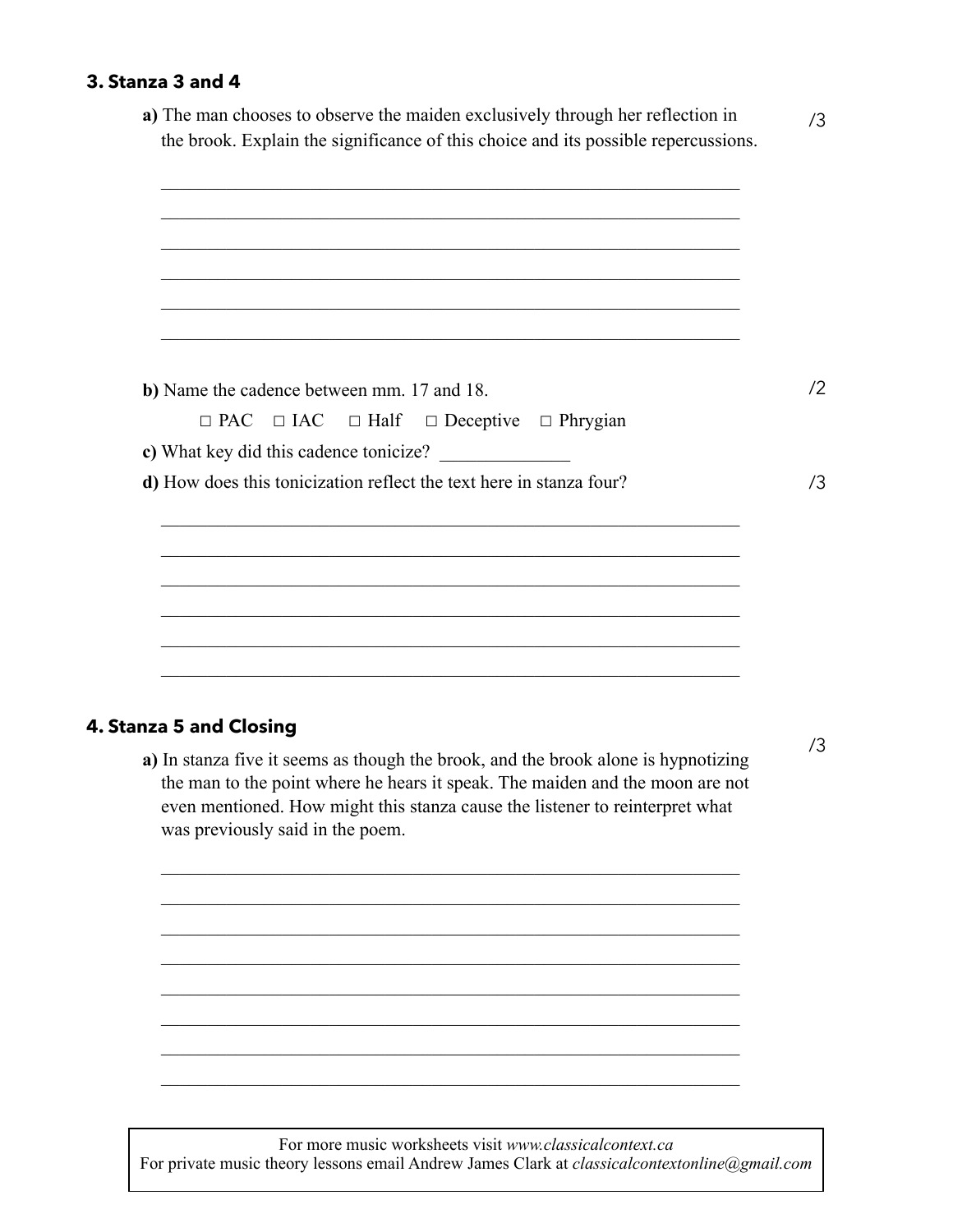|  |  | b) What key is the final stanza set to? |  |  |  |
|--|--|-----------------------------------------|--|--|--|
|--|--|-----------------------------------------|--|--|--|

c) Spiegel so kraus is set to the highest vocal note of the melody. Why is this significant?

 $/3$ 

 $/3$ 

d) Why does this force us to reinterpretation the entire song?

e) Look back at the first page of the song. There are a considerable amount of E sharps throughout the A major section. In retrospect, how might we reinterpret these E sharps knowing how the song ends?

 $/5$ 

For more music worksheets visit www.classicalcontext.ca For private music theory lessons email Andrew James Clark at *classicalcontextonline@gmail.com*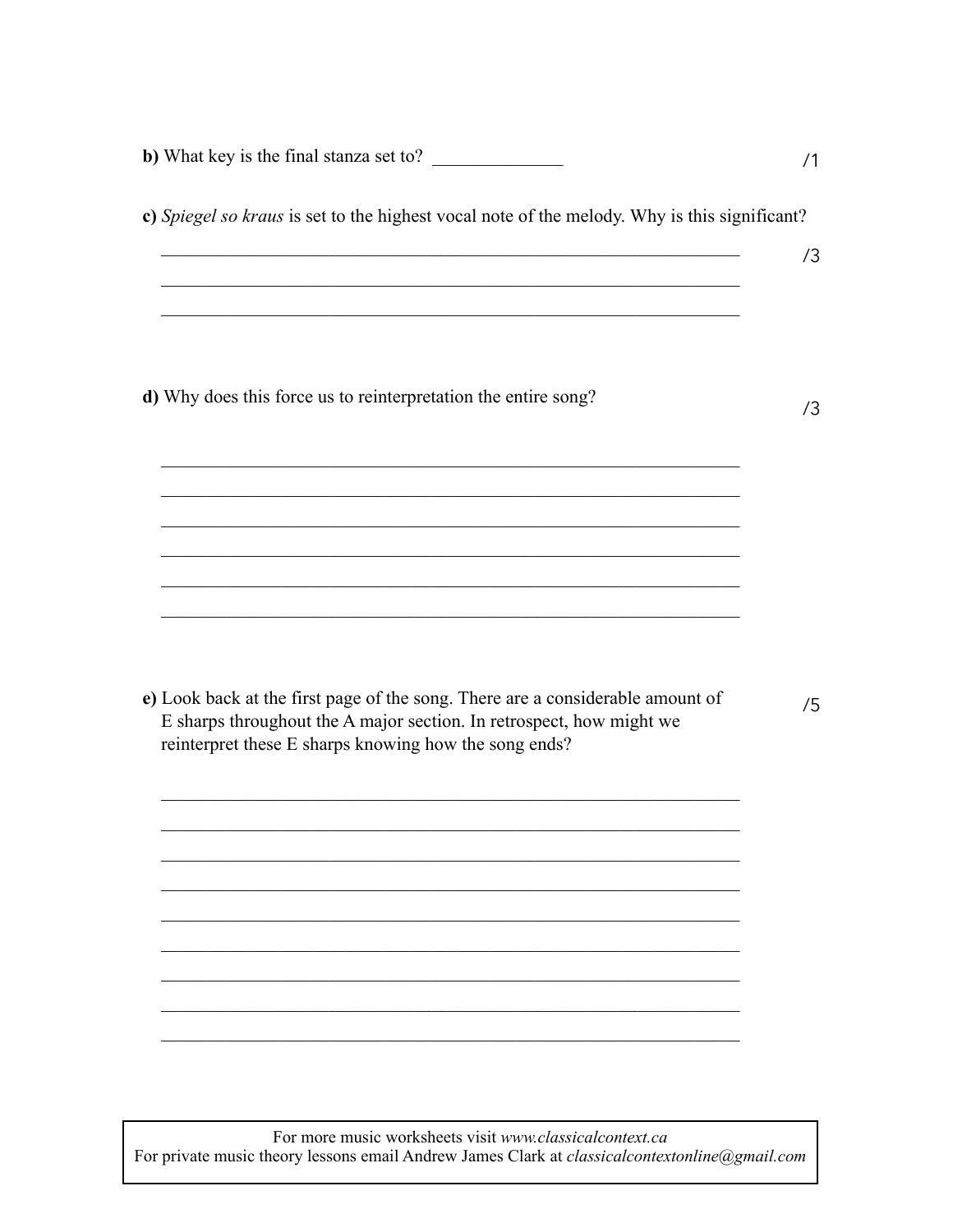$\mathbf{X}$ . Thränenregen.